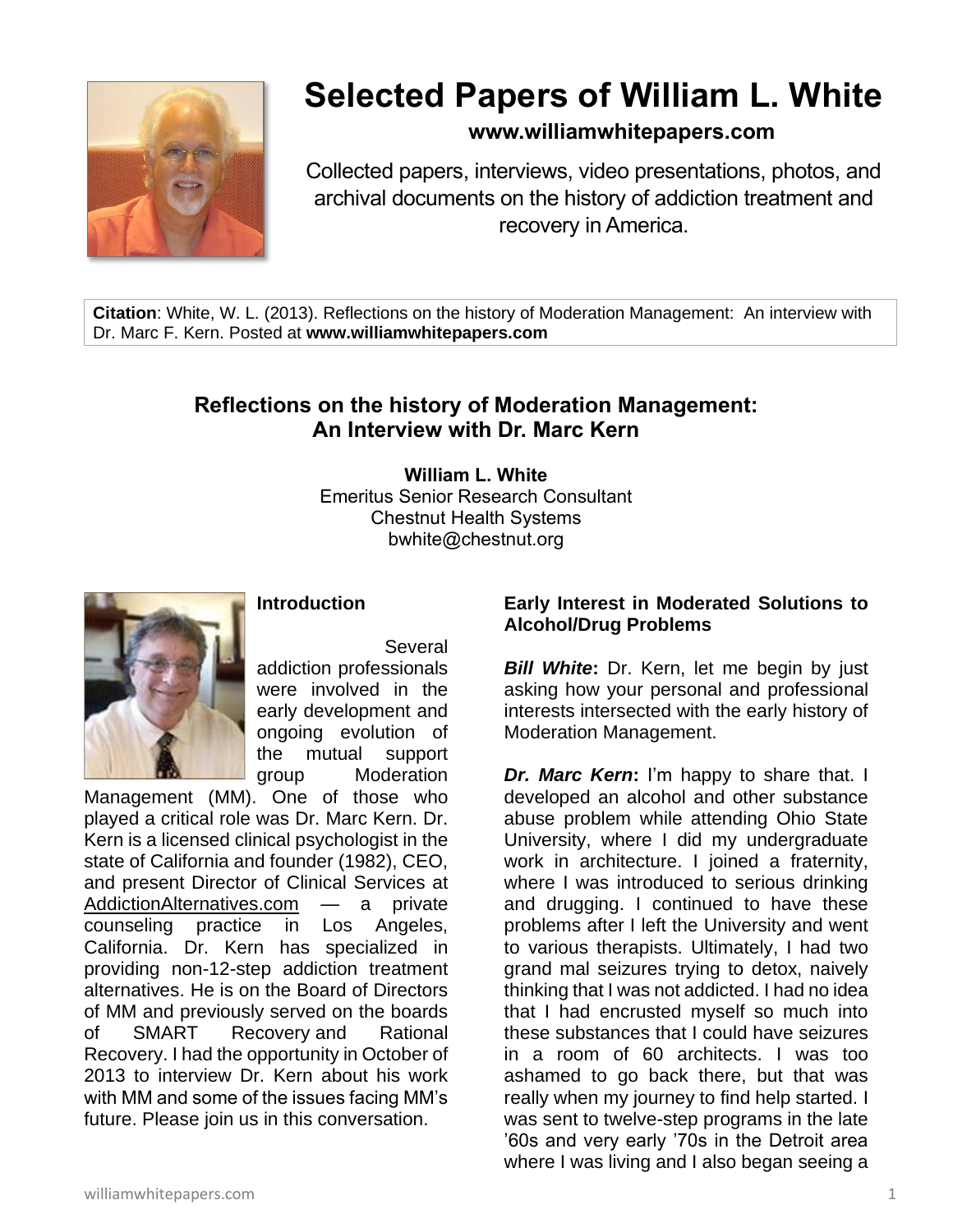local social worker there for my alcohol problems and associated depression.

I started to look for the next destination of my life. A psychologist who worked within my social worker's office suggested I turn this bad thing I'd experienced into something good by going for an advanced degree in psychology. So ultimately I went on and had to do undergraduate first because I had not a single psychology class. I got into the California School of Professional Psychology and did every single one of my papers on treatment of alcohol and drug problems and emerged in 1984 as a psychologist who generally endorsed moderation. There were very few, if any, at the time who embraced moderation. At a personal level, I continued to go to therapy for years. I never really stopped drinking but over time as I got mentally healthier, my amounts started to reduce.

When I got out of school, I really didn't know much about the twelve steps or AA. When I went for my first job interview, they asked me how I viewed addiction, and I gave them my thinking at the time, which was "an adaptation to life that has gone awry." They threw me out of the office and said I was going to kill people and that they would never hire me.

And so my interest in moderation really came from a very personal place: it was because I wasn't willing to stop drinking.

*Bill White***:** So you were integrating some of this moderation perspective long before you encountered Moderation Management then.

*Dr. Marc Kern***:** Yes, for years. It wasn't even called moderation then. It was just called psychotherapy, and the assumption was if you helped someone mentally, they would automatically reduce their alcohol and drug use. But it wasn't conceptualized in the same way it is today.

## **Early Contact with Moderation Management**

*Bill White*: How did you then make initial contact with Moderation Management?

*Dr. Marc Kern:* While being involved with Rational Recovery, somebody told me about this woman in Michigan who was promoting a self-help group based on a moderation model. I called Audrey Kishline and suggested that maybe there was something we could do with one another. There was no formal introduction. She had not been on any of the major TV shows yet, and I was just interested because it was consistent with the focus of my doctoral training. Moderation Management was formalized and that was the first time I saw a formal treatment regime for moderation other than some of the work of Bill Miller's. But Miller's work was research-based in the academia; MM was about making a moderation model available to the general public.

*Bill White***:** And your involvement has continued since that early contact with Audrey?

*Dr. Marc Kern: Right. From the very first* contact, we hit it off. We saw things similarly even though she was a non-professional. I came into MM around the time Audrey was having difficulty with Dr. Jeffrey Schaler. Jeffrey Schaler and Fred Rotgers were her go-to professionals when I was first involved. Audrey and Schaler were having some kind of dispute and when they parted ways, she asked me to take over his advisory role.

*Bill White***:** What are your most vivid recollections of that early period of the history of MM?

*Dr. Marc Kern***:** Frankly, the most vivid memory I have is that MM at that time was a one-woman show. You've talked to her. You know her story. She had this manic style: bright, articulate, but couldn't delegate worth a darn. She was trying to do everything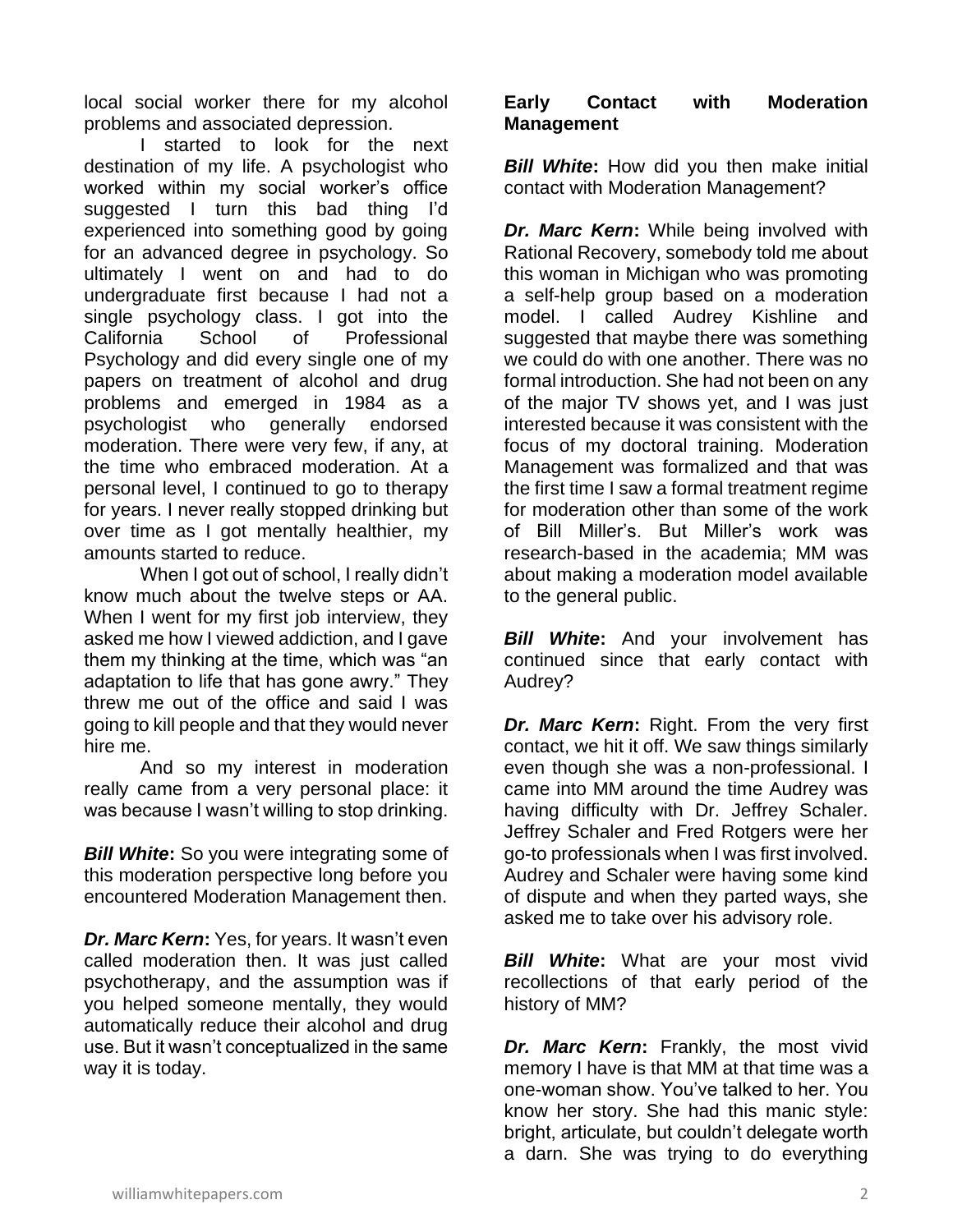herself. She was answering the phone. She was sending out literature. She was doing everything. I have some of the original copies of the first manual she put together, and she just did it all herself. I was very impressed with that, but I was worried she would burn out even when I just came on board.

*Bill White***:** Given what would later unfold, I'm wondering if you have any observations about the kind of pressure Audrey experienced during those years as the founder and face of MM?

*Dr. Marc Kern***:** Well, I wasn't totally aware of the societal pressures or those that she was feeling from her husband, but she and I would often talk about the inner pressures she was experiencing trying to lead this new organization as a wife and mother. She was trying to do so much. She was under a lot of pressure and much of it was self-imposed, at least at that early stage. And we had not hit the limelight, so to speak, and it was already a bit overwhelming. She came out to Los Angeles for one of those national TV shows, and we met for the first time in the lobby of her hotel. She was just overwhelmed that she was going to be on TV.

*Bill White***:** I'm thinking of your role and Fred's role of bringing science to bear on alcohol problems and particularly to these moderation strategies. Did you see the science that was developing in the '80s and '90s contributing to the birth of MM?

*Dr. Marc Kern***:** Audrey was in contact with Bill Miller and Alan Marlatt, but I didn't see a direct leap from science into her model. I remember when I read her first book, her nine principles drew more on common sense experience and guidelines than on anything that was research-based.

#### **MM Tools**

*Bill White***:** What do you see as some of the more important tools of MM that, from the perspective of your own subsequent clinical practice, people have found very useful?

*Dr. Marc Kern***:** You know, Bill, this may sound like I'm avoiding the question, but the biggest thing that Audrey did was not the tools but normalizing and putting a voice and personal face on the moderation option to alcohol problems. She and MM made it okay for people to talk openly about moderation goals and strategies. MM gave people science-based guidelines for healthy versus unhealthy drinking, but it also gave them a community. The contribution was more in the mindset than in any particular technique. **Early and Continuing Challenges** 

*Bill White***:** What are some of the challenges that you've seen MM experience through the course of its history?

*Dr. Marc Kern:* Well, there were the more famous milestones during the early days of online support. One of the MM members posted that he was going to kill himself and another that he had committed a crime that got into a lot of legal discussions. And I remember that starting meetings was a nightmare. There was no way of identifying an individual to run the meetings and no system to train them. No one had ever tried to support moderation in this public way. And of course, money to support MM was very sparse. There were even problems finding space for meetings. When I went out locally to look for a location for a meeting, I was met with a tremendous amount of resistance and sometimes even hostility. Nobody had any notion of what MM was about in the early 1990s. I had to explain it to every person. I remember getting MM approved by the City of Los Angeles and the state of California as an alternative self-help support group for first offenders, which was a big deal. Since there was controversy over the mixture of religion in treatment and secular programs, they were willing to accept it primarily because it was secular, not because they agreed with the goal.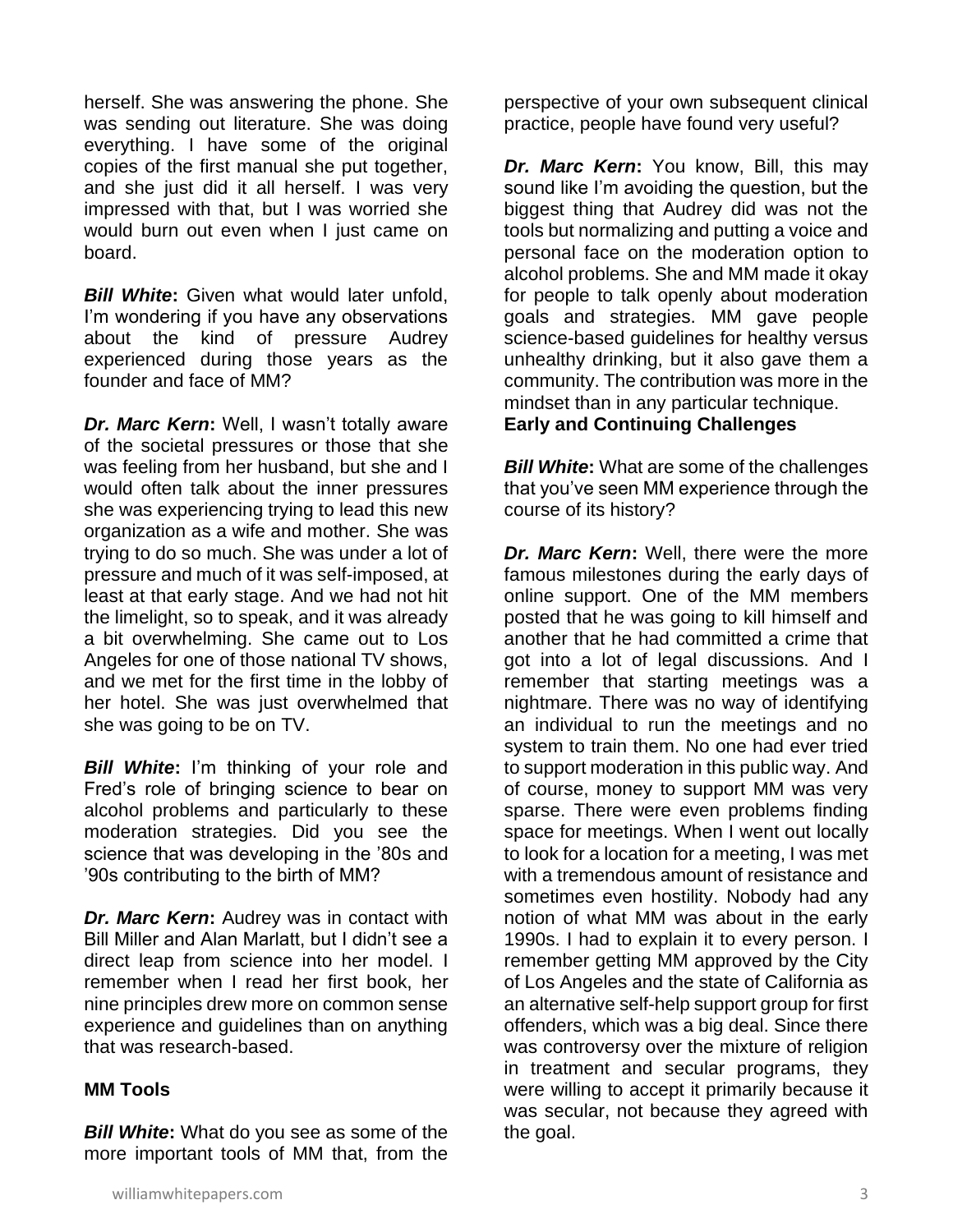But the biggest problem was Audrey trying to or needing to do everything herself. She really didn't have a board. I don't remember a functioning board of directors. It was Fred and I and Audrey. We'd have phone calls, but we did not function in the usual way you think of board meetings.

*Bill White***:** That must have left MM very vulnerable and even more vulnerable at the point that Audrey made the decision to disengage from MM, followed by her crash and subsequent imprisonment. It's surprising that MM was even able to survive that period.

*Dr. Marc Kern***:** I would agree. I'm surprised it has continued through the years from the very beginning. Audrey was not a very good delegator. She just did everything. It was very vulnerable and to be frank, I was a little scared in those early days that something might go wrong and my license would be potentially at stake.

## **MM Contributions**

*Bill White***:** What do you see as MM's historical contributions to the alcohol and drug field?

*Dr. Marc Kern***:** Well, I'm not impressed with the evolution of MM. MM, on some level, is not much further along than it was when it started. We have more people on the internet using MM. We have more people that know MM by name, but following Audrey's crash and everything that followed, forward progress was devastated and MM went into hiding. That being said, I am fully supportive of MM even as it is today and believe that MM will increase in popularity in the future. AA historian Ernie Kurtz once made the prediction that MM might one day be the biggest referral source to twelve-step programs. That could still be true. I see MM not so much as a program but as a screening device for people who are trying to figure out if they really can reduce their drinking or really need to stop drinking completely. They can come into MM and find out. MM is a viable option for such screening, but it's not a program that fosters a community or a long-term emotional commitment to stay with the program. People get what they need and they leave.

I'm of the belief that there isn't a person in a twelve-step program or any abstinence program who hasn't tried their own version of MM. There are many people who go to MM meetings that I know from the first meeting that they're beyond the scope of MM, but they've got to prove it to themselves by trying the MM boundaries and guidelines.

# **On The Moderation Option**

*Bill White***:** You may have more clinical experience working with the moderation option than almost any therapist in the country. Have you developed your own conclusions about who is and is not a good candidate for moderation?

*Dr. Marc Kern***:** Well, thank you for that compliment. I'm still more than a little surprised at who is and who is not a good moderation candidate. This might sound simplistic, but whether moderation succeeds or fails really lies in the individual's level of motivation, having a strong internal locus of control and the capacity for sustained focus. It's not IQ; it's how much they want it.

*Bill White***:** What about the issue of problem severity? Is that as simple as the greater the severity, the less likelihood, or is it a much more complicated issue than that?

*Dr. Marc Kern***:** Much more complicated. I have seen people with very severe drinking problems find a way of reducing and cutting back if they're motivated. Now, there is an objective line where moderation is not an option, such as someone with liver disease. There, we don't even encourage trying moderation. But the length and severity of problems isn't quite as simple as it might seem. I've been looking for markers. Let's be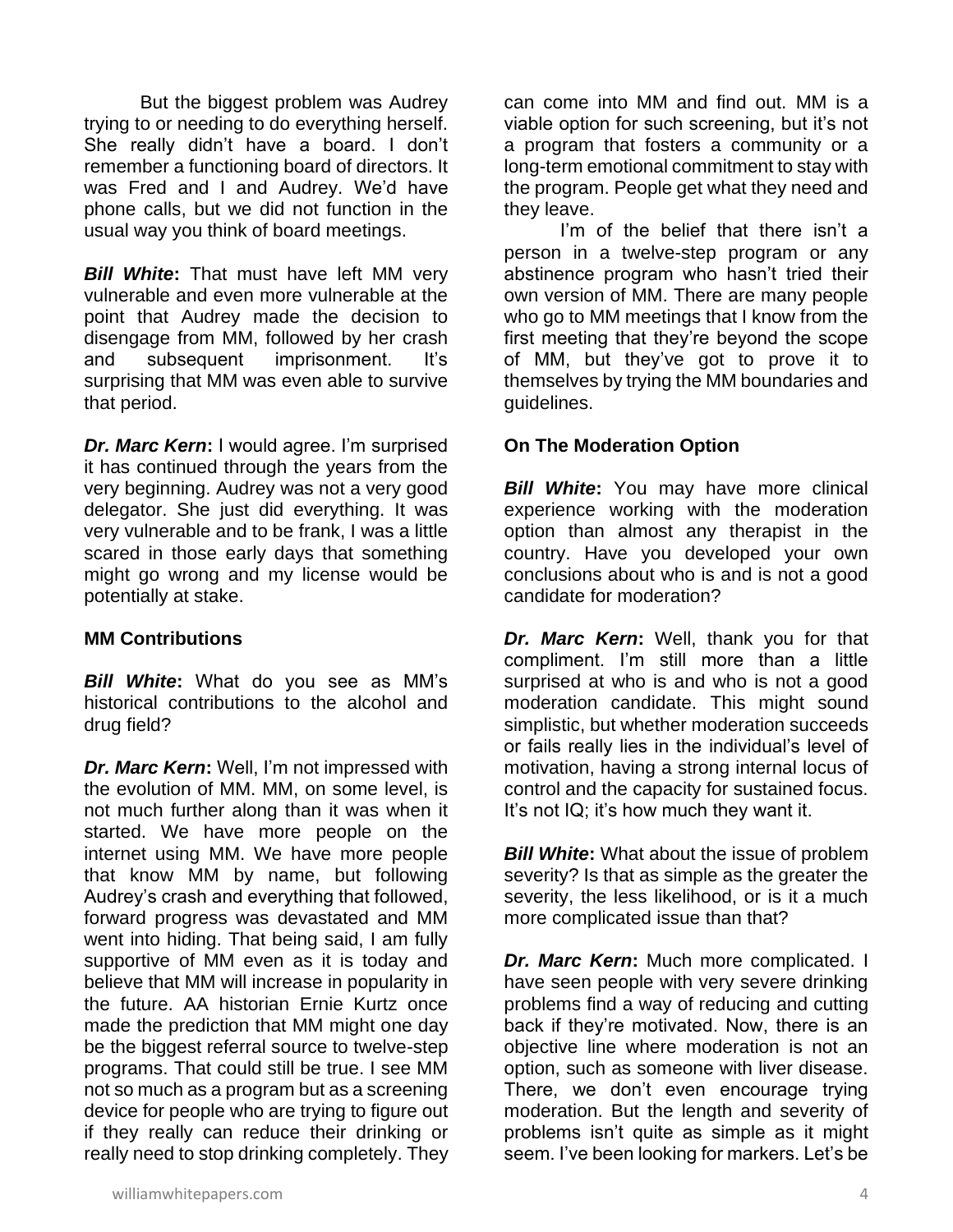honest. There are 2 different goals. Attaining moderation and then there's sustaining moderation, which includes maintaining a balanced lifestyle. White knucklers can attain and sustain for three, six months, but they're not going to make it in the long run. If you've had a serious problem with alcohol or any of the elixirs, you have to in my opinion evolve into a totally new relationship with alcohol and within your life. It can't be about moderation. It's got to be about improving the quality of your life and moving alcohol and drinking to a secondary or tertiary position in your life. It's really how deep do they want to go into themselves and work on things that, on the surface, may not seem to have much to do with alcohol. I'm even surprised how little we really talk about their alcohol use in the MM program. It's about getting a real life, about feeling okay about yourself, and yes, we have our tools and strategies, but that's such a small portion of what is required.

# **Reflections**

*Bill White***:** What do you feel best about as you look back over your involvement both with MM and your clinical work?

**Dr. Marc Kern:** I feel best about helping people normalize their experience with alcohol and to realize that they are not diseased. I help empower them through empathy and understand that their drinking is an act of self-medication and not a sign of pathology per se. I help them see their relationship with their elixirs from a nonshame/blame perspective and, as a psychologist, to help them look at the deeper roots of why they seek out elixirs. Humans need to put their drug or elixir relationship in the context of the totality of their life and not see it as an isolated or central issue.

*Bill White***:** You've used the term "elixirs," and I've smiled each time when you've used that. I'm assuming you don't make a distinction between alcohol and other drugs and that a lot of the principles involved in MM

or in your clinical practice would be equally applied to drug use other than alcohol.

*Dr. Marc Kern***:** For the most part, I'd say 90 percent of the time, you're absolutely correct. I did my dissertation on drug of choice and personality variables and yes, I see whether it's a process addiction or a chemical addiction as fundamentally the same process. That being said, each has a little different spin that needs to be addressed as to why that particular elixir became a preference.

# **Future of MM**

*Bill White:* What are your thoughts about the future of MM as an organization?

*Dr. Marc Kern***:** Well, I have some deep fears that due to MM's lack of financial resources, it may not be able to sustain itself into the future. But as a principle and as an aid to opening peoples' eyes, I think MM still has an important role to play. MM has done a tremendously positive thing for society as a whole in my estimation. It has taken this topic out of the mid-1930s mindset or the moralistic value system and put it into the modern scientific perspective of other behavioral problems that alcohol problems are on a continuum, not black or white. This I believe will only serve society well. People will always need ways of winding down. It's not evil or shameful or weak. That's the perspective MM can continue to contribute.

**Bill White:** One of the things that I wanted to ask you about in relationship to the future of MM is this: When I compare MM to other mutual self-help organizations, the other organizations rely on a principle of people continuing to stay within the organization and giving back through service work, which allows for leadership development and organizational continuity and growth. In MM, the message seems to be historically, "Stay as long as you need and then go live your life," which may work at an individual level but creates incredible instability at an